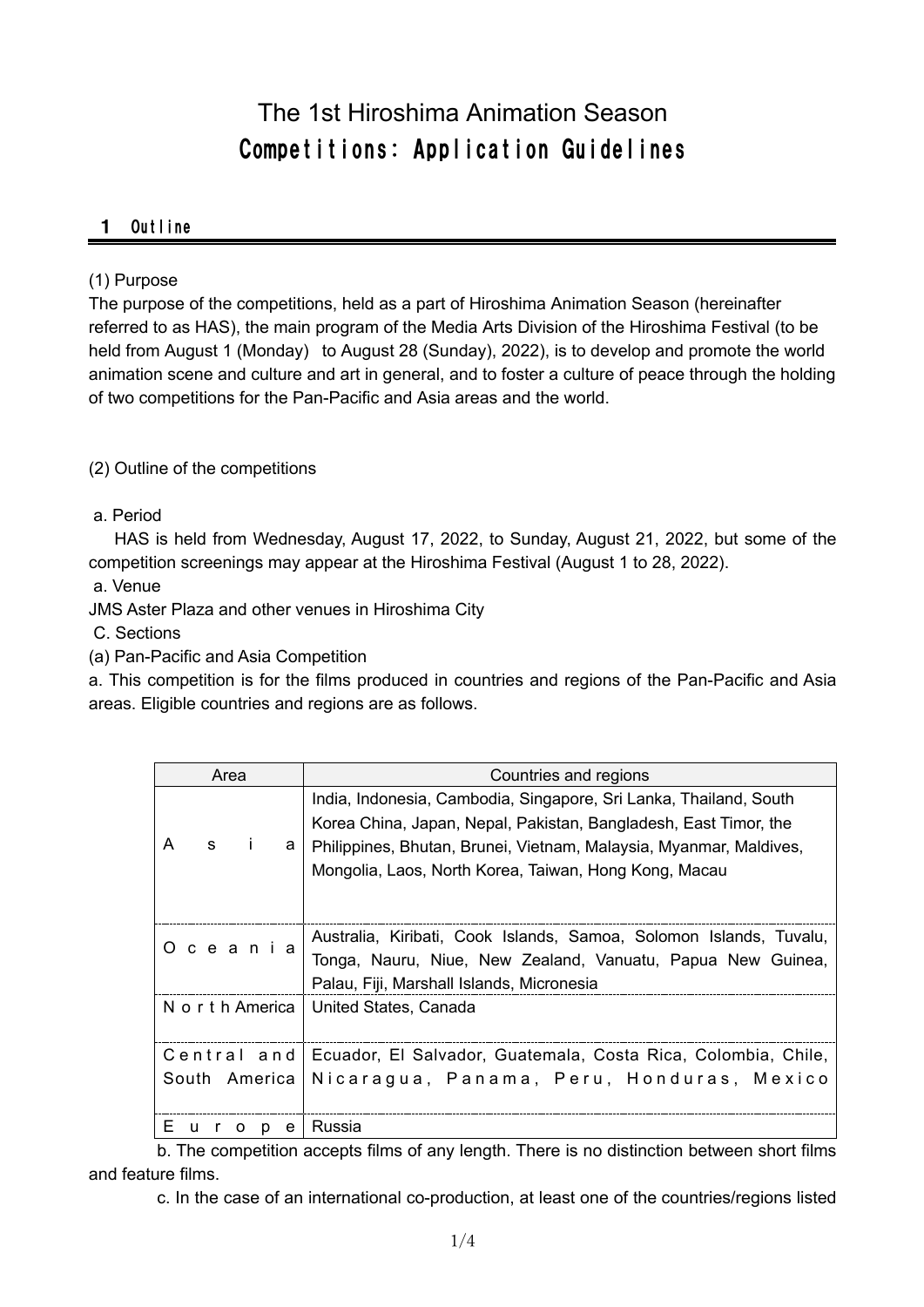in a. above must be included in the production countries (The nationality of the director and other staff members is not considered.)

# (b) World Competition

a. Films produced in any country are eligible.

b. The films will be selected and judged according to their categories determined by genre and content (fiction, documentary, etc.) with no distinction between short films and feature films.

## (3) Organizers and operators

These competitions are organized by the Hiroshima Festival Organizing Office (hereinafter referred to as the "organizing office") and managed by the festival office.

# 2 How to Submit

# (1) Requirements

a. The work submitted must be an animation film. There are no restrictions on the technique used or the length, but only works for a single screen are eligible (VR films are not eligible).

b. The submitted work must have been completed on or after April 1, 2020.

c. Submitted works that use languages other than Japanese and English must have English subtitles. Japanese films must put English subtitles if they pass the pre-selection.

d. In the case that the Applicant is not the original rights holder, the applicant must obtain the rights to submit to and screen each submission in this festival.

(e) Applicants must obtain permission from the copyright holder for the use of music, existing characters, and any other rights used in the work before submitting it. In the event of a lawsuit from a third-party regarding infringement of rights, compensation for damages, etc., the organizers and management will not be held responsible in any way.

## (2) How to submit

a. Applicants are required to fill in all the information regarding the film and director in the online application form on the official website of the Hiroshima Animation Season or on FilmFreeway. The organizers and administrators will determine the categorization of each submission.

b. The film should be submitted via the Internet. The festival won't accept submission by physical mail.

(3) Submission period From 10:00 a.m. on Friday, January 7, 2022, to 11:59 p.m. on Monday, February 28, 2022.

(4) Submission fee Free

## 3 Selection and judgement

- (1) Before HAS
- a. Preliminary selection
- (a) All submissions will be previewed by the selection committee and the committee will decide the selection. The selected films will be screened during Hiroshima Festival and HAS.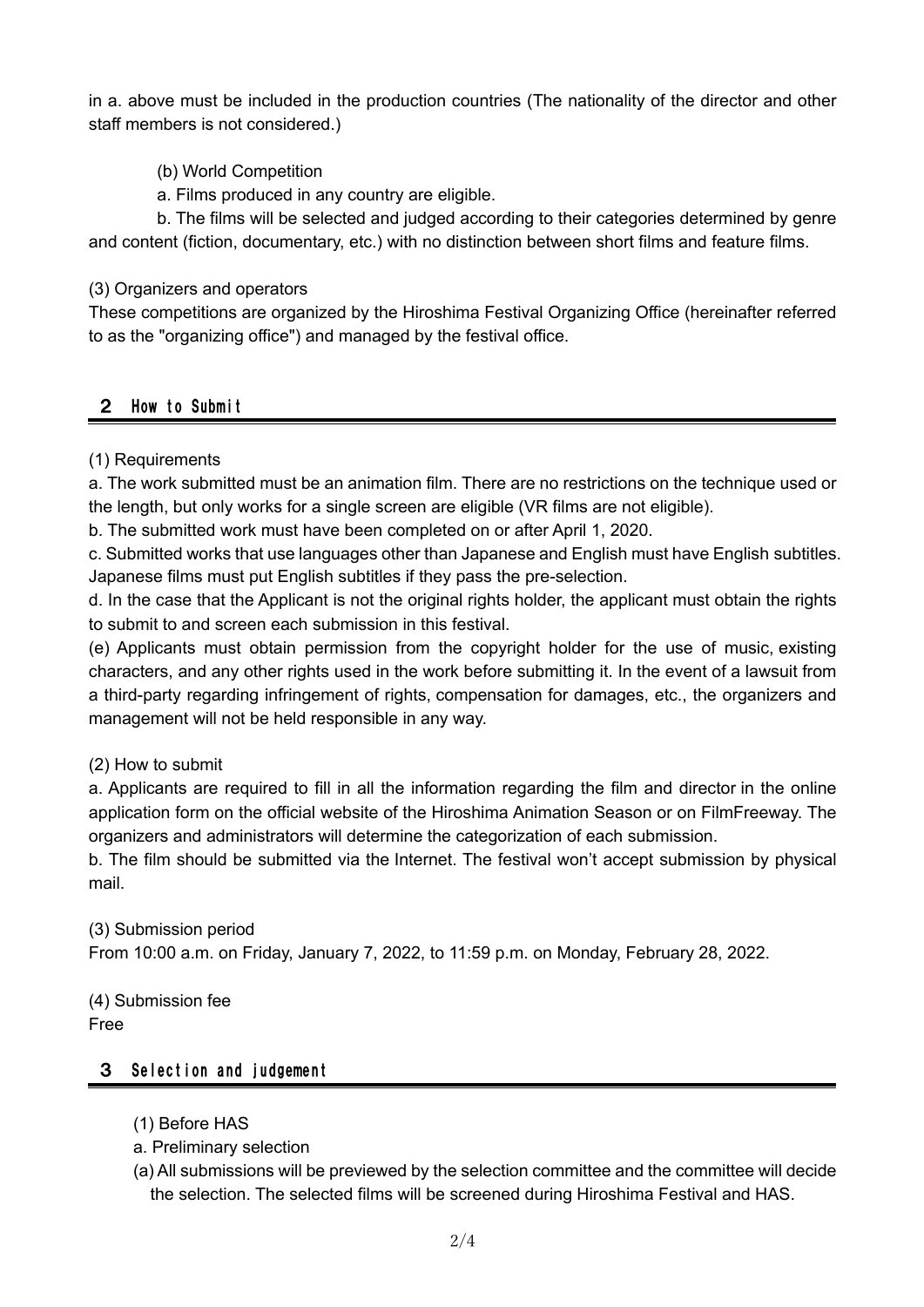(b) The results of the selection will be notified directly to the applicants by e-mail by the end of April 2022 and will also be announced on the official website of Hiroshima Animation Season.

- b. Jury judgement
- (a) The jury meeting will be held before HAS to determine the winners of each competition.
- (b) The results of the winners will be announced on the official website of Hiroshima Animation Season as well as directly to the applicants by e-mail around the beginning of June 2022.
- (2) During HAS
- a. During HAS, the festival office may assemble special juries consisting of domestic and international experts in culture and the arts, citizen representatives, sponsored companies, etc. Each jury would decide their own winning films including an audience award.
- (b) The Artistic Directors of the Festival will select the Grand Prix from among the awardwinning films selected by the juries and the special juries and will present the award on the last day of HAS

## 4 Screenings

- (1) Screenings at venues
- a. The selected films will be screened as part of the competition program at some venues during the Hiroshima Festival, mainly during the period of HAS.
- b. The order of the films and the screening schedule for each competition program will be determined by the organizer and the management.

#### (2) Online screening

If the applicants agree, the selected films will be screened online on the platform prepared by the organizer. The date of the online screening will be determined separately and announced to the applicants in advance.

#### (3) Screening fee

Please note that no screening fee will be paid for any kind of competition screening.

## 5 Other

(1) Use for PR purposes

The Organizer retains the right to use a portion of the submitted films (no more than 10% of the length of a film), still images, and other submitted materials for the purpose of publicity for HAS, unless a prior request has been received through the online submission form.

- (2) Special screenings, etc.
- a. Among HAS, special screenings of submitted films may be held during programs other than the Competition. Applicants will be asked in advance to screen their films, and the festival asks for their cooperation to the extent possible.
- a. HAS would like to ask for your consent, to the extent possible, for the collection and screening